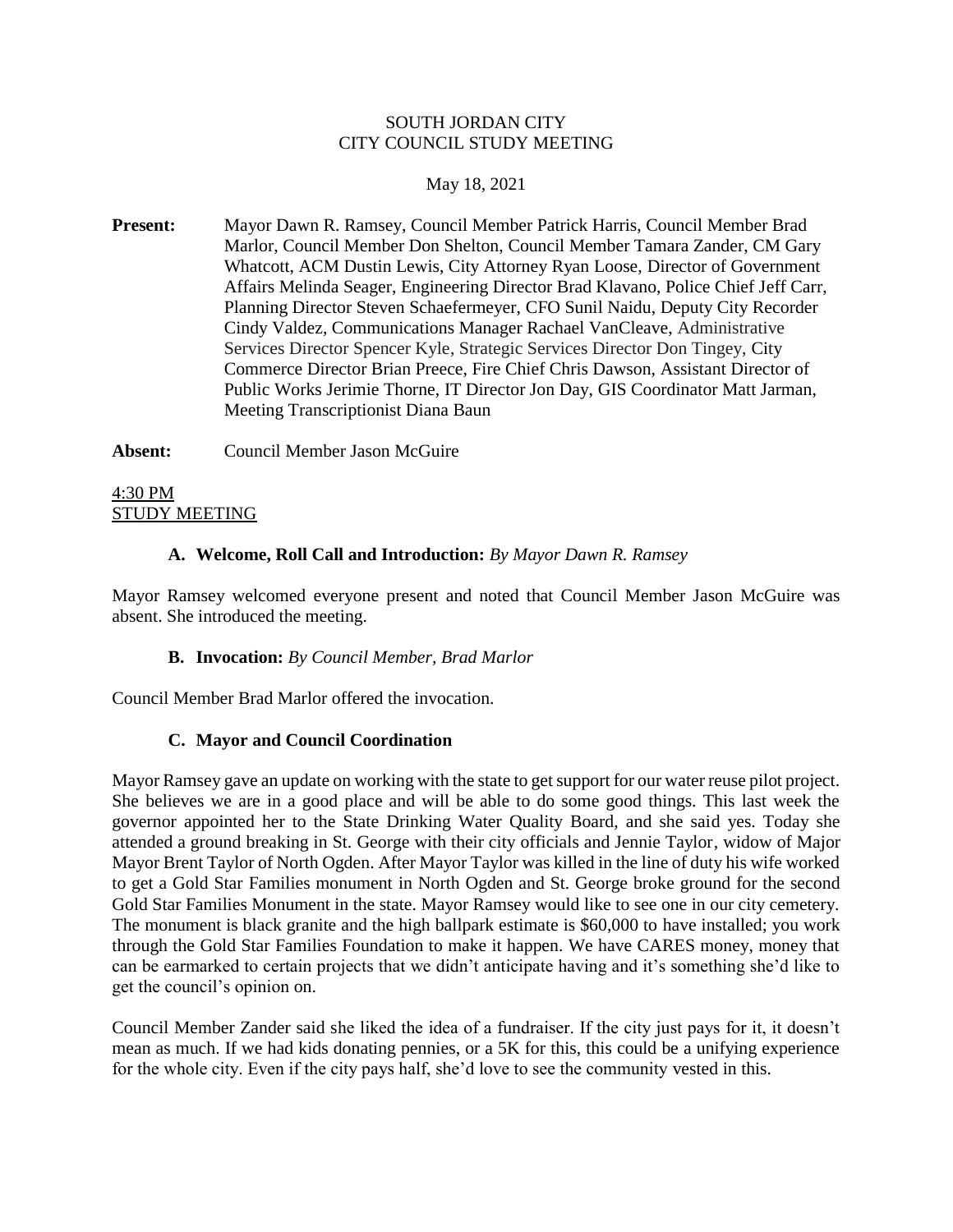Mayor Ramsey said it was suggested to her that they ask everyone to donate \$5.00, one dollar for every branch of the military. Part of the requirement to do this is to put together a committee and you must have at least one Gold Star family member on the committee. They will continue to talk as she would love to be able to mention it when she speaks on Memorial Day with a plan to have it in place by next Memorial Day or sooner.

All council members in attendance voiced their support of this idea and getting the community involved.

Council Member Zander said she will be leaving at 7:30pm tonight.

#### **D. Discussion/Review of Regular Council Meeting**

City Manager Gary Whatcott quickly reviewed the items on the agenda for the council; one being the dentist's office and residence off 11400 South, the other rezoning the city park area to parks and open space.

#### **E. Presentation Item:** Ethics & Open Meeting Training. *(By City Attorney, Ryan Loose)*

City Attorney Ryan Loose reviewed prepared presentation (Attachment A).

City Manager Gary Whatcott said we have some of the most detailed minutes compared to other cities and it has been that way for a while.

Attorney Loose said the decision on minutes is up to the council, they just need to let the City Recorder and Transcriptionist know what they'd like, more summarized versus more detailed. In a court of law the approved minutes are what matter. The audio recordings are archived and saved also.

Attorney Loose continued presenting prepared presentation (Attachment A).

Council Member Zander asked for clarification on the gifts and favors section.

Attorney Loose said one state law states you cannot accept anything over \$50.00.

Attorney Loose finished presenting the prepared presentation and asked if anyone had any questions.

Council Member Shelton asked if they could have the Recorder's office prepare a few examples of how the minutes could look, summary versus more detailed.

Mayor Ramsey said yes, that is a good idea. She asked if there was anything else that needed to be discussed.

Council Member Zander asked if there were any updates on the pool situation with the county.

Mayor Ramsey said no, she hasn't gotten anything yet. She anticipates getting more emails, as that was the request.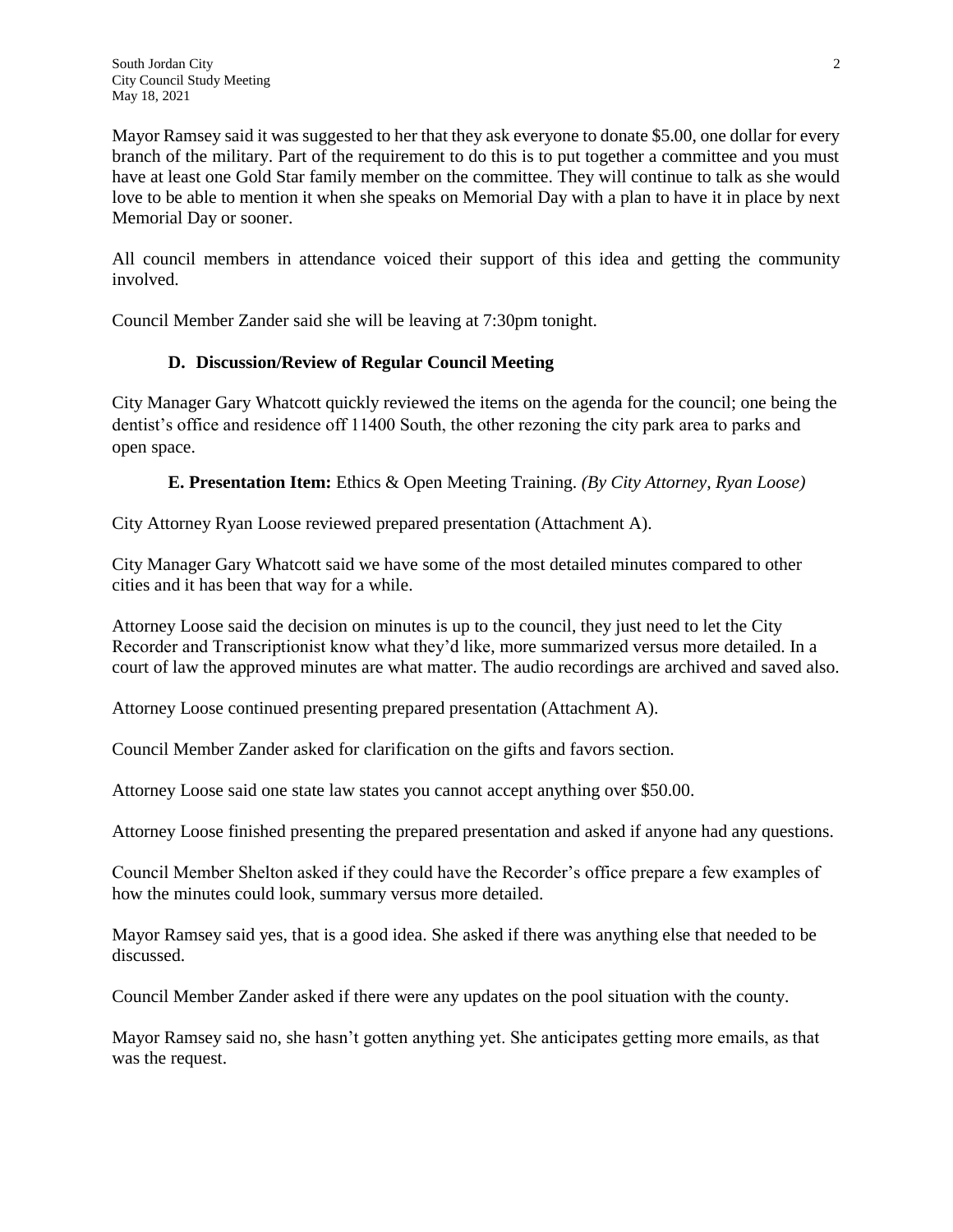Council Member Zander said it's fantastic they are getting the emails and she has responded to a few indicating she hoped they were being sent to the county as well. She asked if there was anyone in our city that was responding to all the emails, even just saying thank you.

Mayor Ramsey said she has not responded to any yet.

Council Member Zander asked if we can have Executive Assistant, Melanie Edwards jump in and send a "thanks for responding" general statement from the council.

CM Whatcott said yes, if that's all they want they can do that.

Mayor Ramsey said it doesn't have to be too technical, just something that says this is something we are working on and we appreciate your concern.

Council Member Zander said she would love that, if Ms. Edwards could do a blanket statement that says we've seen your email, we appreciate your engagement and thanks for caring about our community; we are working on it.

Mayor Ramsey said Ms. Edwards has access to her email and can send that out from her on behalf of the whole council. She asked if the concerns and people reaching out with their frustrations over traffic have calmed down.

Council Member Zander had an experience with a resident complaint that was taken care of, she planned on sharing it during City Council.

CM Whatcott said they had a meeting with the UDOT and Bangerter people on 9800 South, they are starting the environmental impact documents (EIS) and statements, that will take about a year and will begin in June. They are going to be here on June 15 to talk about the process, they will work through all the scenarios, usually two or three versions of what it could look like.

Council Member Zander said a resident told her they heard 9800 South was going to go straight through with no off ramps, she didn't think we had decided that yet.

CM Whatcott said everything we have done has indicated we want a full interchange and that's how this is designed. During the EIS they do multiple alternatives and look at them all, one alternative will be just an overpass. They will look at the costs with all those options. The way this was designed and budgeted with UDOT is for a full interchange. He added Senator Harper reached out to UDOT and said this was an intersection that could be done as just an overpass, but no one is sure why he is speaking for the city as the city made it clear why it is important to have a connection to Bangerter Highway on that street. One study showed the impacts on alternative roads like 4000 West when 9800 South doesn't have a connection to Bangerter.

Attorney Loose said during the session senators brought this up, that they felt it would be better to just go over and he kept asking them what studies show that? Just assuming that they know best doesn't answer the traffic issues and the one study we have indicates major backups on 10600 South and 9000 South if you cut that off.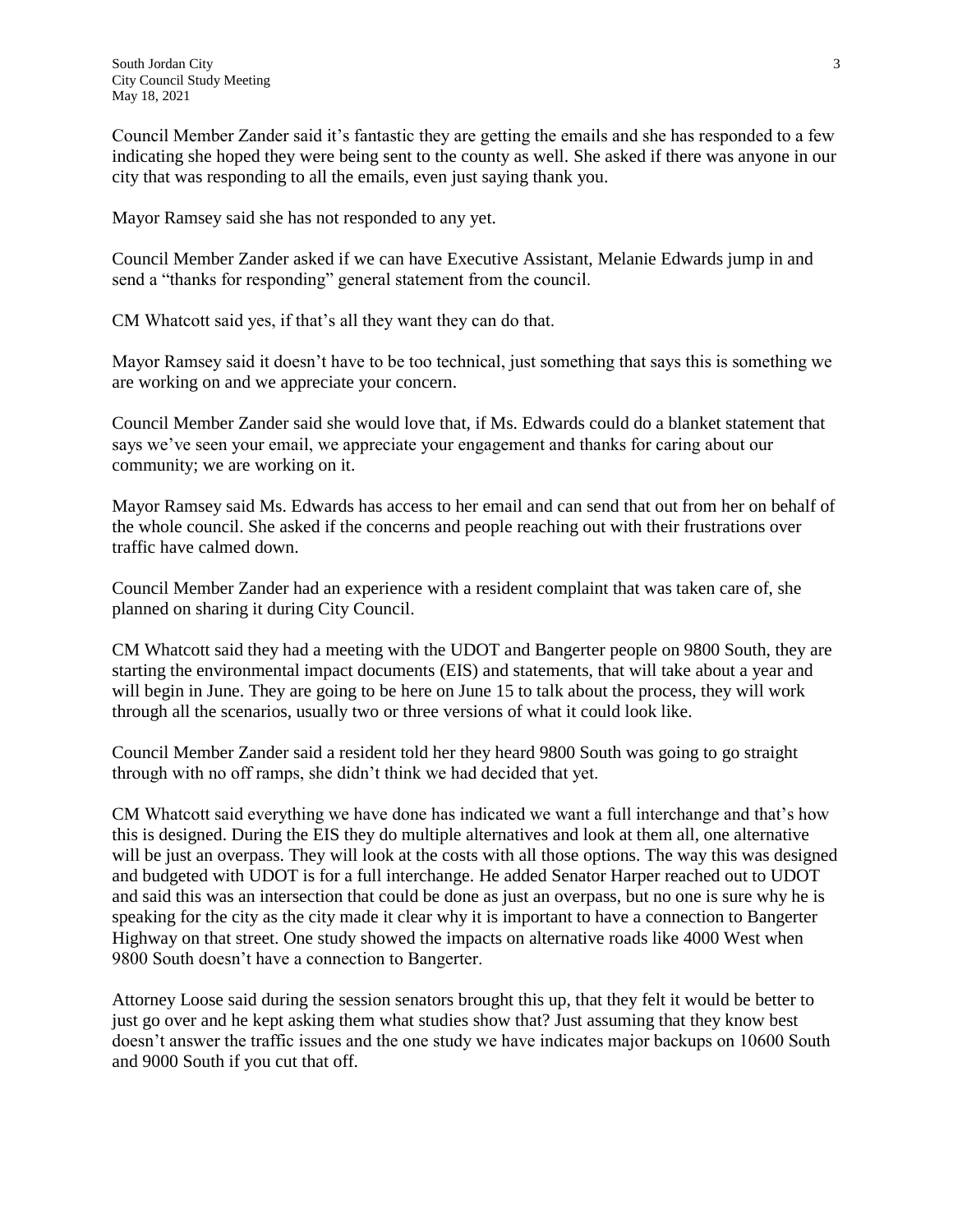CM Whatcott said this is expected to begin in 2023, which is good since once it's done we are out of the Bangerter issues.

Council Member Zander said with the same residents she was speaking to, there was some confusion as to what our contribution was to get 11400 South and 10600 South under.

CM Whatcott said 11400 South was right of way, which we had already received for free through a process of getting it from the developer when we planned it. For 10600 South the contribution was \$5 million dollars.

Attorney Loose said that the deal at 11400 South was done with the developer that did the Sprouts at Oquirrh Mountain Marketplace.

CM Whatcott said we just traded UDOT for the right of way at no charge, even though it was dedicated in our name. He also believes that their experience in constructing 11400 South saw significant cost increases that they didn't think would be there and that's why they're passing it on to us now with 10600 South because it's more than an overpass.

Attorney Loose said a major portion of our costs were relocating our own utilities at 10600 South.

Mayor Ramsey said these were funded by grants, this money wasn't taken from the general budgets.

Council Member Zander also asked to clarify that the reason UDOT did 10600 South, 6200 South and 12600 South at the same time was to save taxpayer dollars?

CM Whatcott said it is saving millions of dollars. The dirt from 12600 South which is only a half overpass, and the dirt from ours is cut out and moved to 6200 South where it is going over. They saved money by having a shorter distance to haul materials, and the materials that they didn't have to pay for.

Attorney Loose said the public also needs to know that we had planned 10600 South going under a long time ago, at the same time we had planned 11400 South as going under. We went through the process of getting grants and all that back then. Riverton saw what we did and their plan changed far after our plan was in place. Why UDOT chose to sequence it the way they did, and the contractor chose to do what they're doing, comes down to their construction methods which we have no control over. As far as the decisions to do this, we were years ahead of it and only heard 12600 South was going under a year before they started the project.

Mayor Ramsey said she wished they had closed 10600 South first because the Riverton residents haven't been worked up about it, they just had the one intersection closed. We are the ones dealing with the brunt of the frustration because we were closed second, and ours was in place long before theirs. She is supportive of what UDOT is doing and saving millions of dollars, that it's safer and that it cuts down on the construction time by months; however, when this council and our staff agreed to the closure of 10600 South and Bangerter Highway they did not know that 12600 South was going to be closed at the same time.

CM Whatcott said we knew it was going to be done in conjunction with Riverton since UDOT gave the contractor latitude to take these three intersections and combine them into one project, and then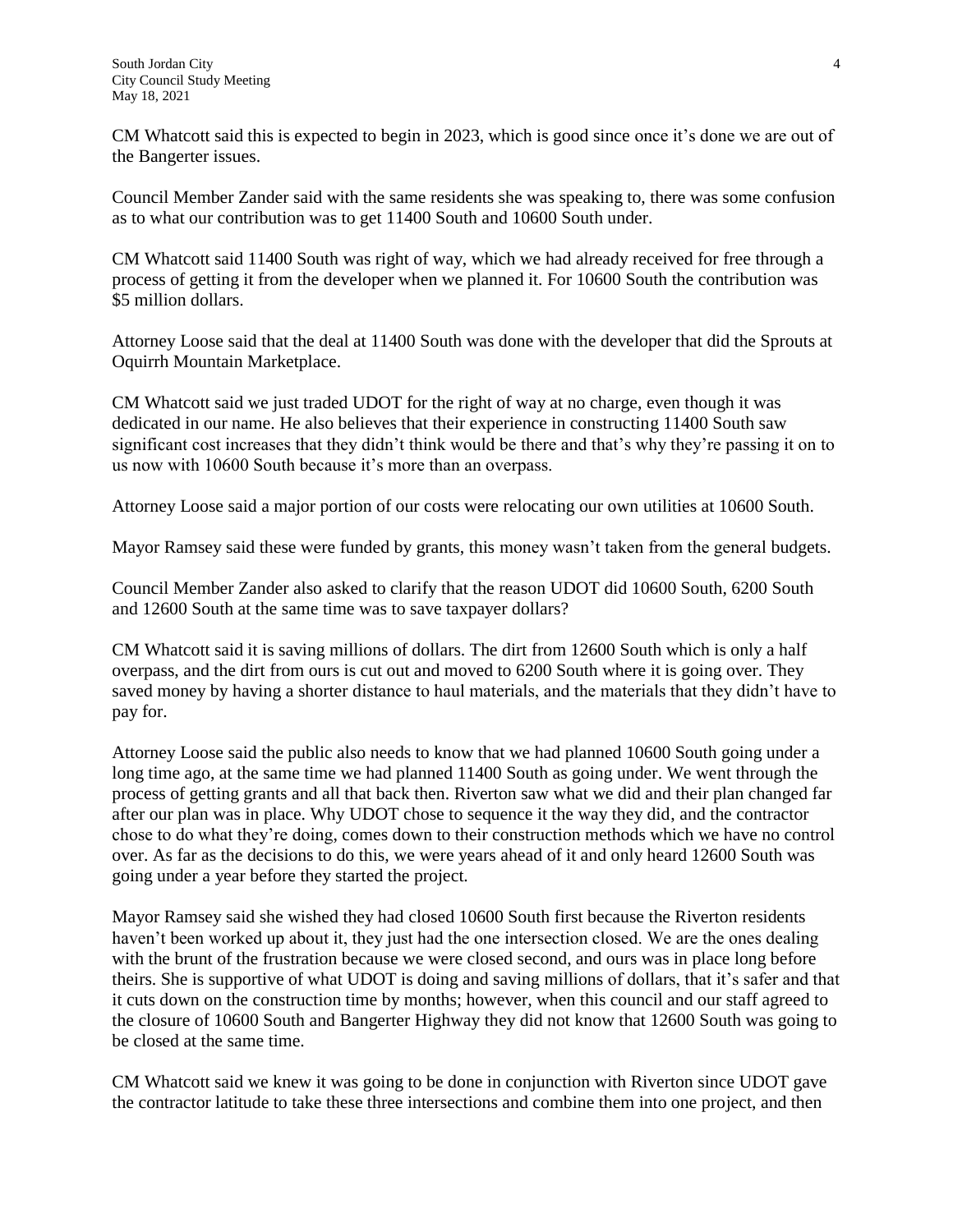by doing that the contractor had latitude to work things out so they could find the most efficient way to build all three. That's what gave them the savings. If you recall the fiasco we had trying to build a half bridge at a time with keeping left hand turn movements at 11400 South, people were outraged over that. There was constant complaining of people driving through there and they had multiple crashes in that area with the left hand turns. This way we are saving almost a year of time with the closure, as well as saving lives. We had one fatality at 11400 South and that's one life too many to lose. For the inconvenience of a short six month window to close that east/west traffic, even if it saves one life, it is worth it. It's just too difficult with the different elevations of the road to do it half way and keep left hand turn movements.

Council Member Marlor said he would like to know what the impact is going to be on the 9800 South EIS as a result of traffic being diverted from 10400 South. He can see it is picking up as he uses 9800 South quite a bit.

#### ADJOURNMENT

#### **Council Member Marlor made a motion to adjourn. Council Member Shelton seconded the motion. The vote was unanimous in favor.**

The May 18, 2021 City Council electronic study meeting adjourned at 5:44 p.m.

**This is a true and correct copy of the May 18, 2021 City Council Study Meeting Minutes, which were approved on June 1, 2021.**

Inna Crookston

**South Jordan City Recorder**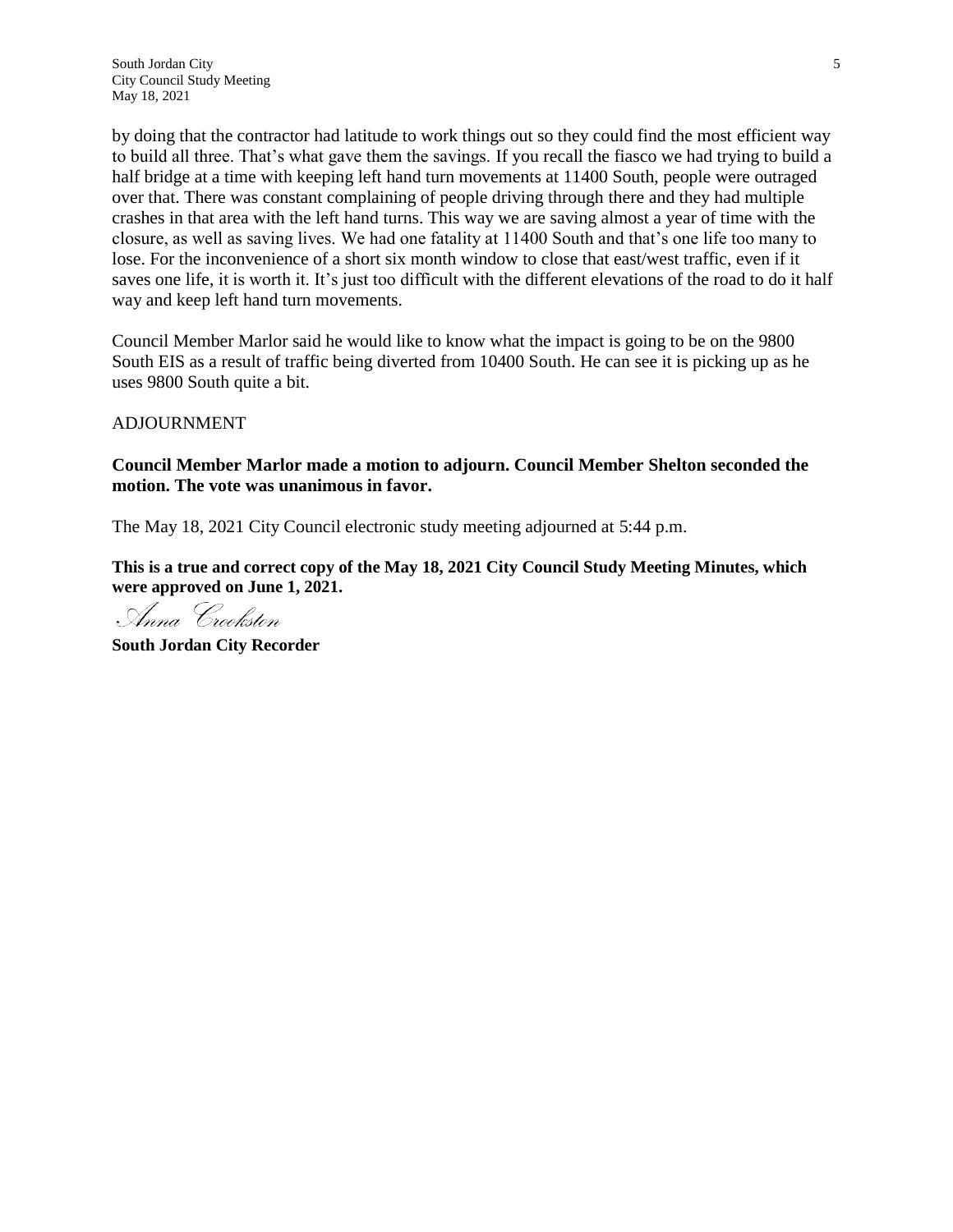# CITY COUNCIL TRIANING

#### **Open Meetings** Ethics

28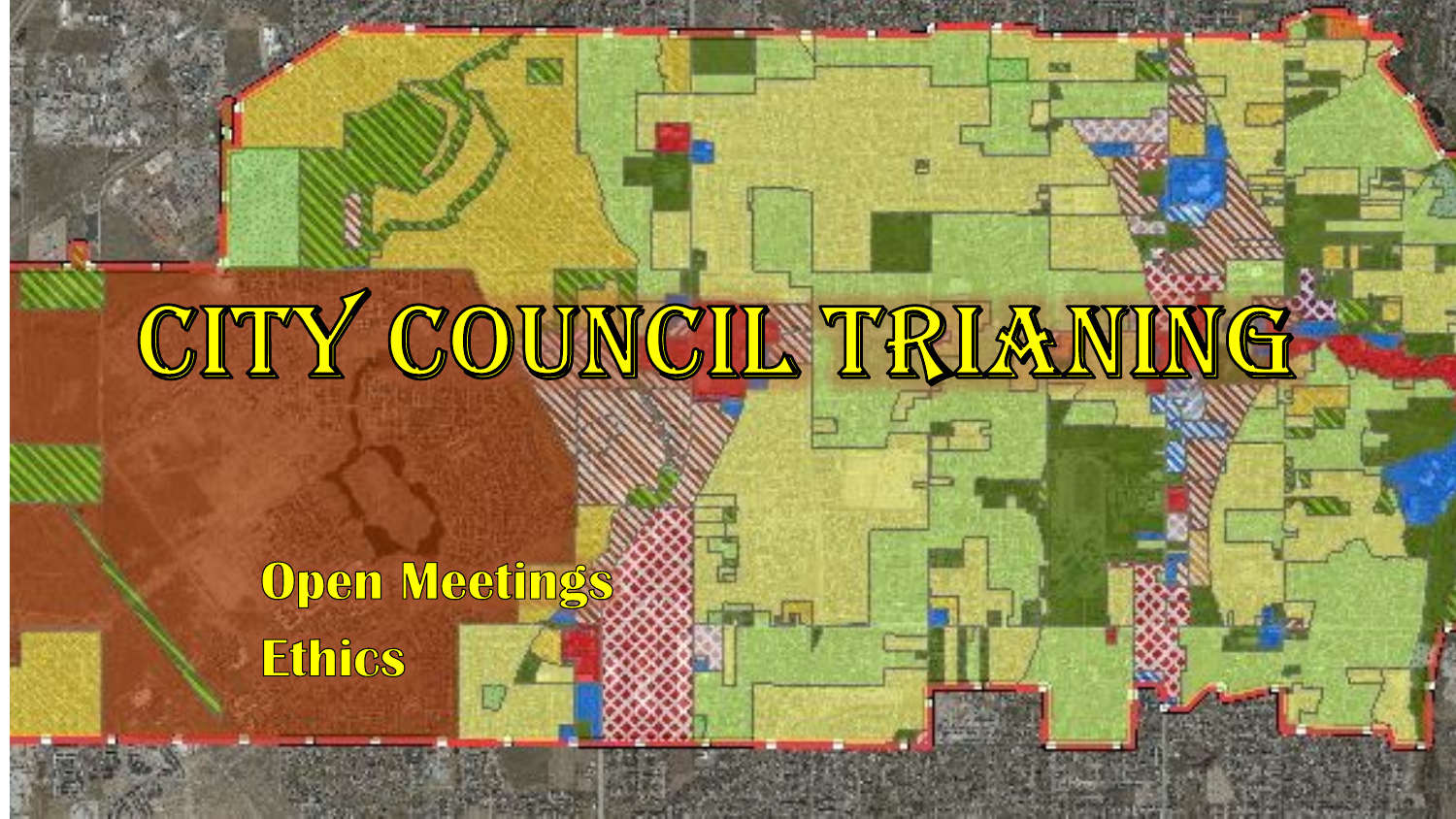## OPEN AND PUBLIC MEETINGS ACT

- Public Policy: It is the intent of the Legislature that the state, its agencies and political subdivisions take their actions and conduct their deliberations openly. (*See* Utah Code 52-4-102).
- All meetings are open to the public unless an exception applies. (*See* Utah Code 52-4-201).
	- "Meeting" is the convening of a public body when a quorum is present. (*See* Utah Code 52-4-103(6)(a)).
		- A meeting is not "a change gathering or social gathering." (*See* Utah Code 52-4-103(6)(b)).
	- "Quorum" is a simply majority of the membership of a public body. (*See* Utah Code 52-4- 103(11)).
	- Purpose of a meeting is to make decisions and give direction.

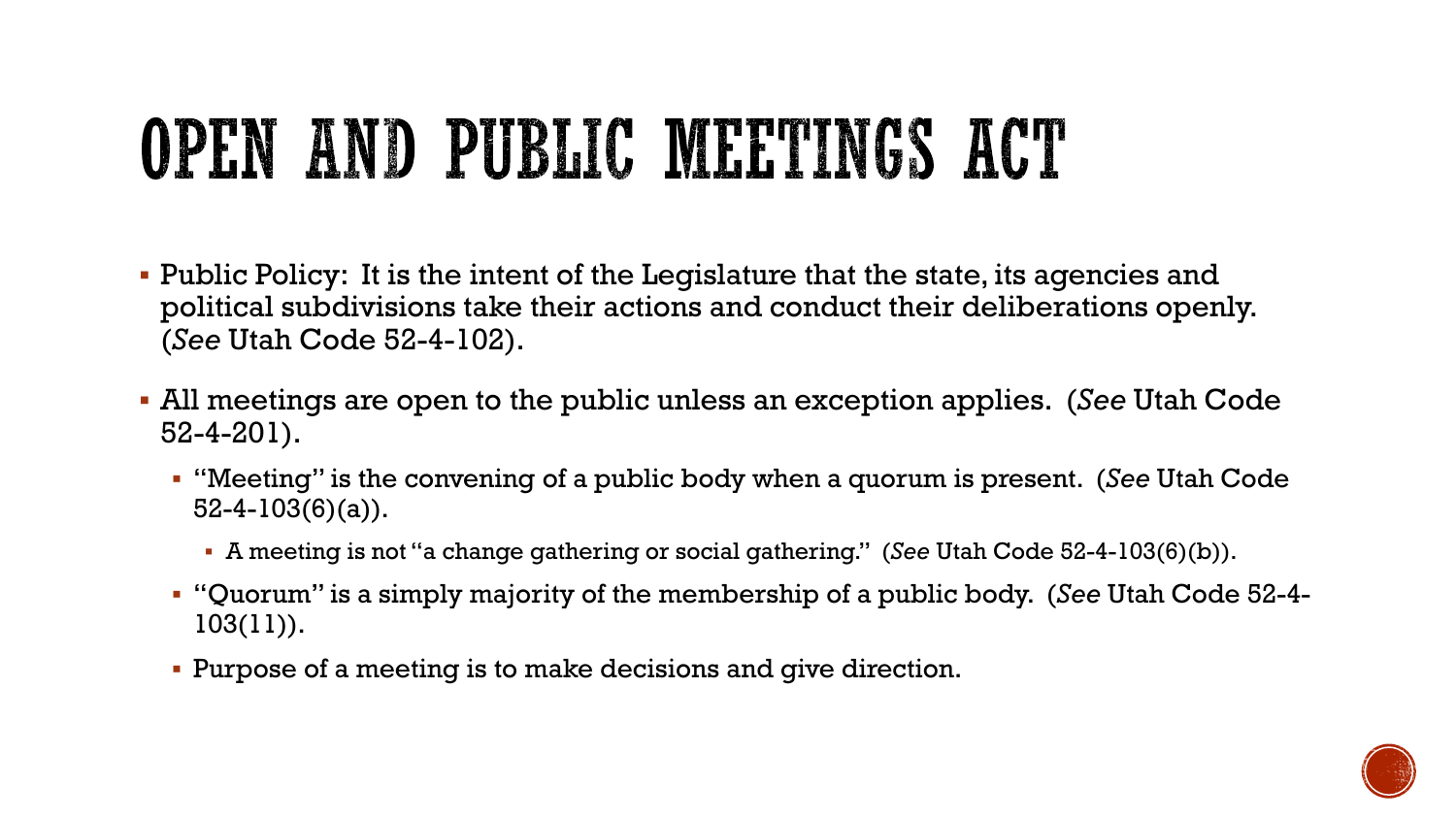## DUTIES – CHAIR AND VICE CHAIR

- The Chair (Mayor) has the following obligations under City Code (SJMC 2.04.020 J) and Policy:
	- Supervisory and directional powers.
	- **Presides over the meetings and set the agendas.** 
		- Members may request agenda items be added (majority vote).
	- Be the spokesperson.
	- Assure members receive annual training
	- Make recommendations and presentations.
- The Vice Chair (Mayor Pro Tempore) "shall execute all powers of the Chair in the absence of the Chair." (*See* City Policy).

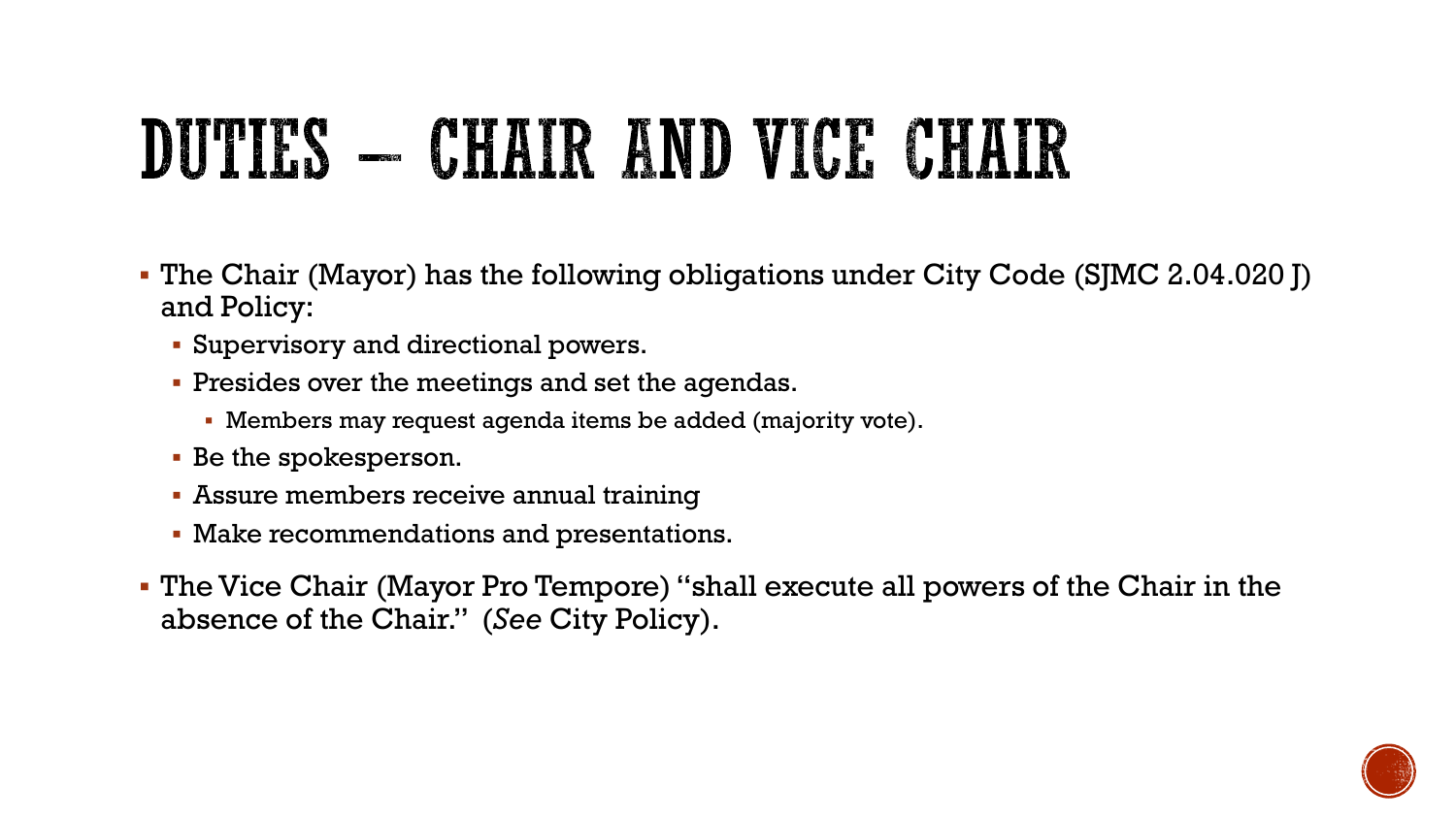## WHAT DO YOU NEED FOR A MEETING (SJCMC §2.04.010 *ET. SEQ)*

- Agenda SJCMC §2.04. 030
	- City Manager prepares
		- Mayor, Manager, or two members of the Council may add an item to the agenda
	- Sticking to the agenda
	- Time of the meeting (end by 11:00)
	- Quorum
		- **Minimum 3 votes**
- Avoid the meeting after meeting

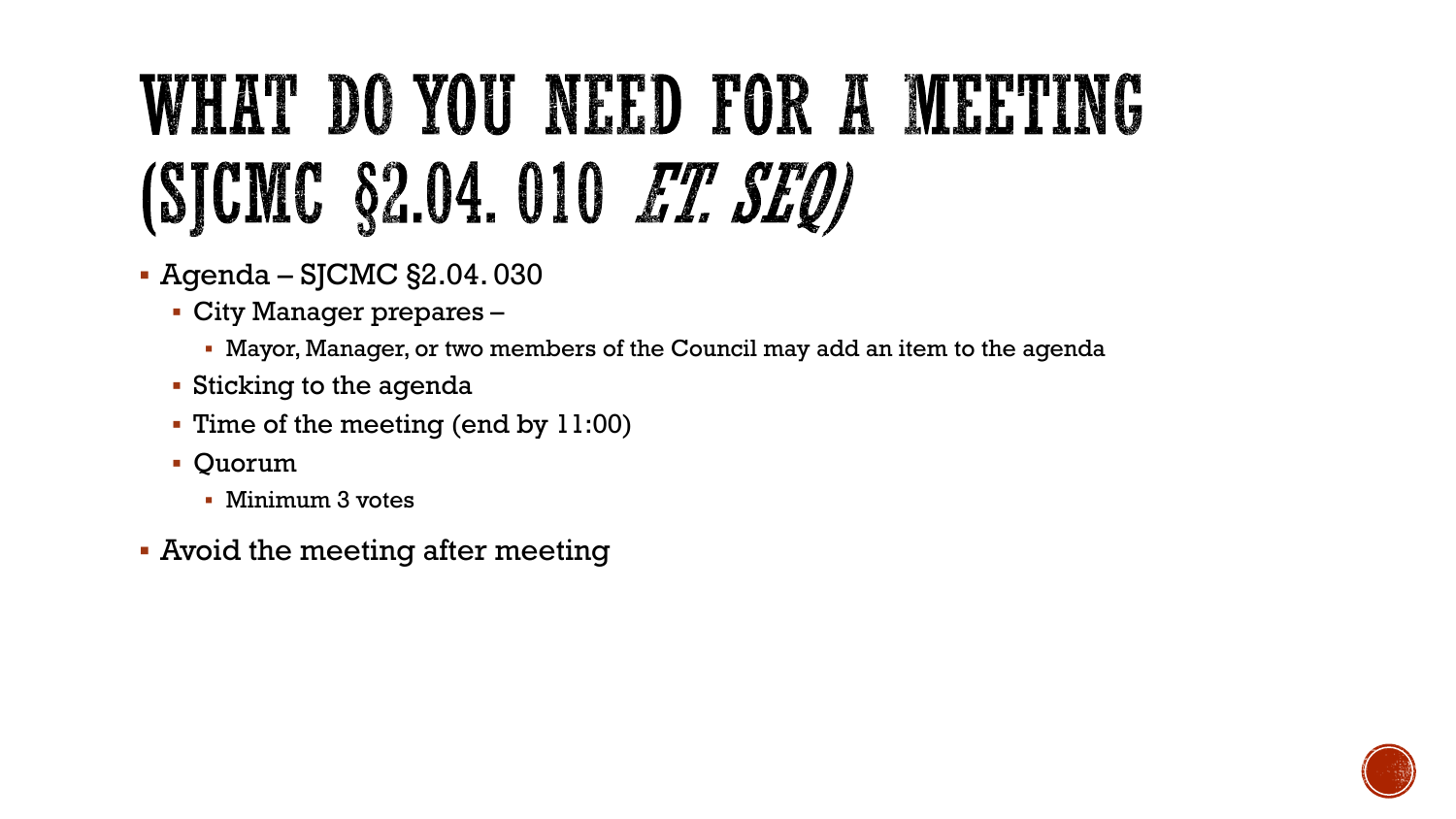## SPEAKING DURING MEETINGS

- Members of the Council / Board When you have something to say, you have to be recognized by the Chair.
	- As a common courtesy, you should never seek recognition while someone else is talking. Be polite and wait until a speaker is finished before seeking recognition.
	- Members who have not yet spoken about the topic at hand have priority over those who have. When speaking, speak only on the merits of the topic immediately at hand. Keep your comments concise.
- Members of the Public
	- Public Comment Held at the discretion of the Mayor and City Council.
	- Public Hearing Required by State Statue or City Code
		- Land Use issues
			- General Plan
			- Zoning
			- **Land use Amendments**
		- Finance Budget
		- Ordinances

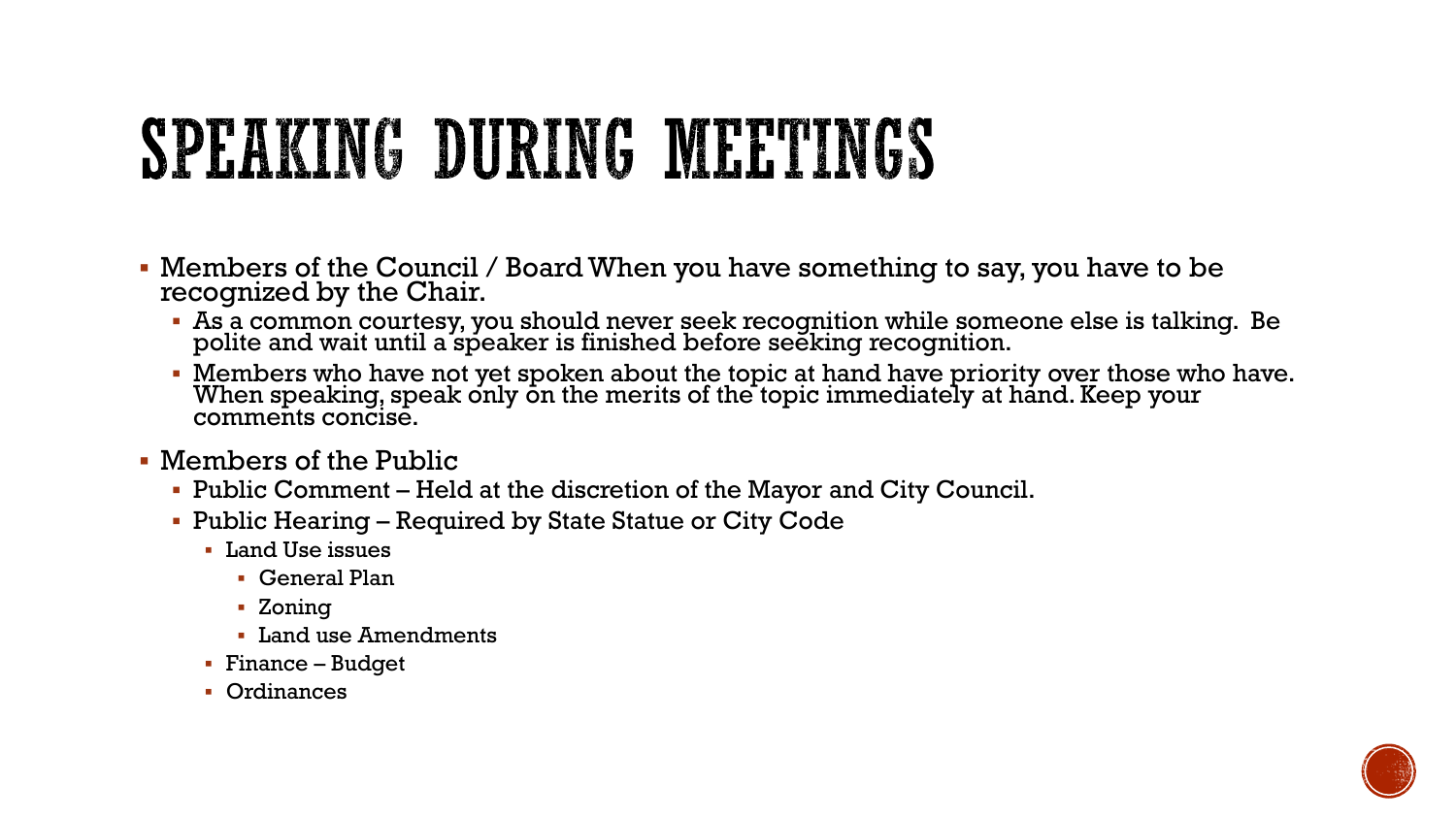## MOTIONS AND VOTING

- In most board meetings, there are usually three motions used:
	- To introduce;
	- To amend a motion; amd
	- To adjourn a meeting.
- To introduce a new piece of business or propose a decision or action, a motion must be made by a board member ("I move that…") and a second must also be made. After limited discussion, the board members then vote on the motion made.
- Perhaps you like the proposed motion but it is not exactly what you would like, you may make an amended motion ("I move to amend the motion..."), which requires a second.
- Before a vote is taken, the Chair puts the question by saying, "those in favor of the motion (repeat the motion) say 'Yes,' (wait) any opposed say 'No.'" Then say, "the motion carries" or "the motion is lost."
- A role call vote is required for "any action which would create liability against the municipality" and if ā member requests it. (*See* Utah Code 10-3-506). If in doubt, do a<br>role call vote.

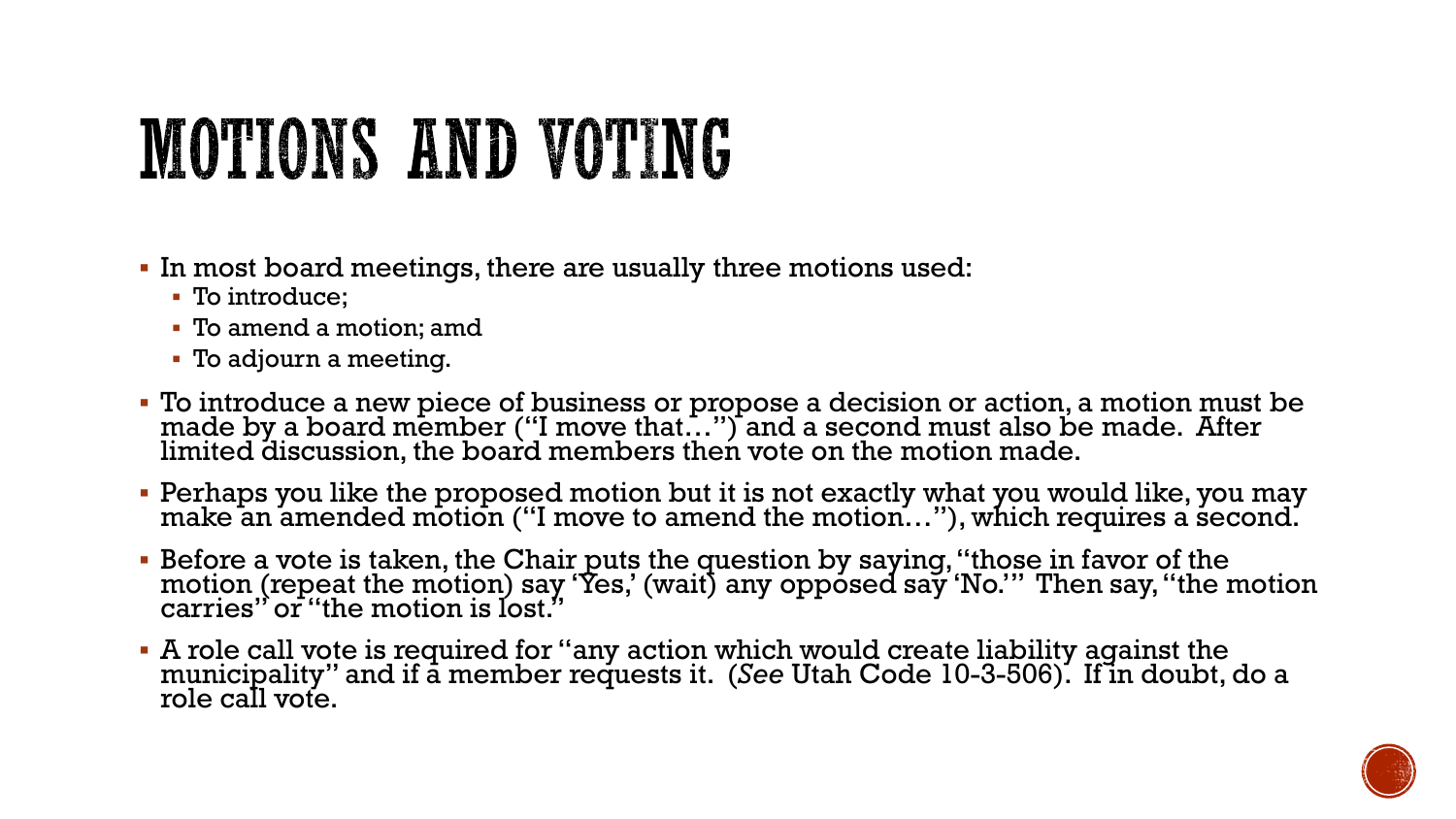## TYPES OF MEETINGS

- Regular Meetings
- Special Meetings
- **Emergency Meetings**
- Electronic Meetings
- Closed (Executive) Sessions / Meetings

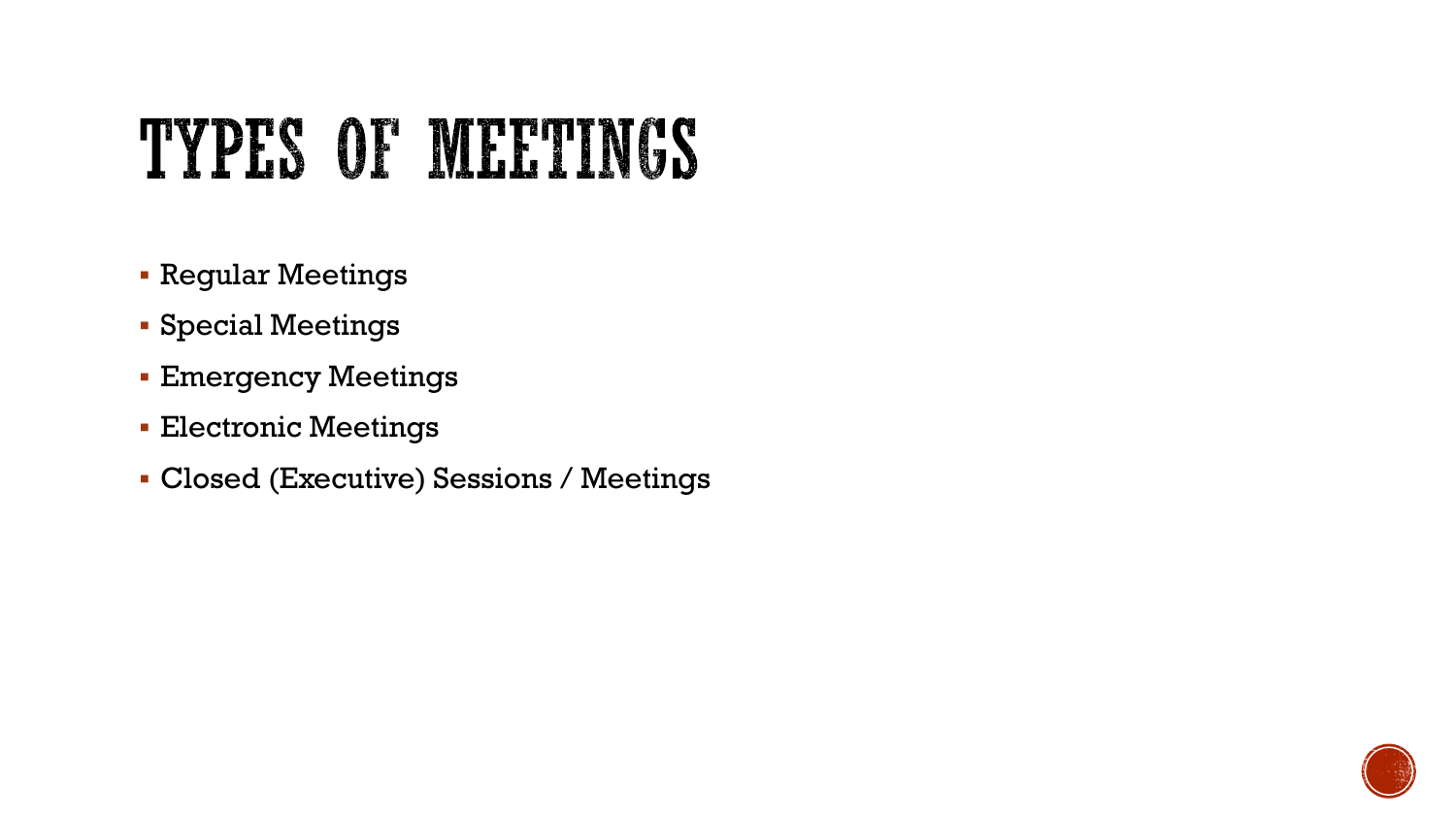### MEETING MINUTES

- Required by Utah Code 52-4-203
- Requires certain elements
	- Date time place.
	- Names of members present and absent.
	- "The substance of all matters proposed, discussed or decided by the public body which may include a summary of comments made by, Memebers of the public body."
	- A record of the vote.
	- The name of members of the public allowed to give testimony or comments.
	- "The substance, in brief, of the testimony of comments provided by the public."
	- Any other information that is a record of the proceedings of the meeting that a member of the Council want's included.
- What do you want in your minutes

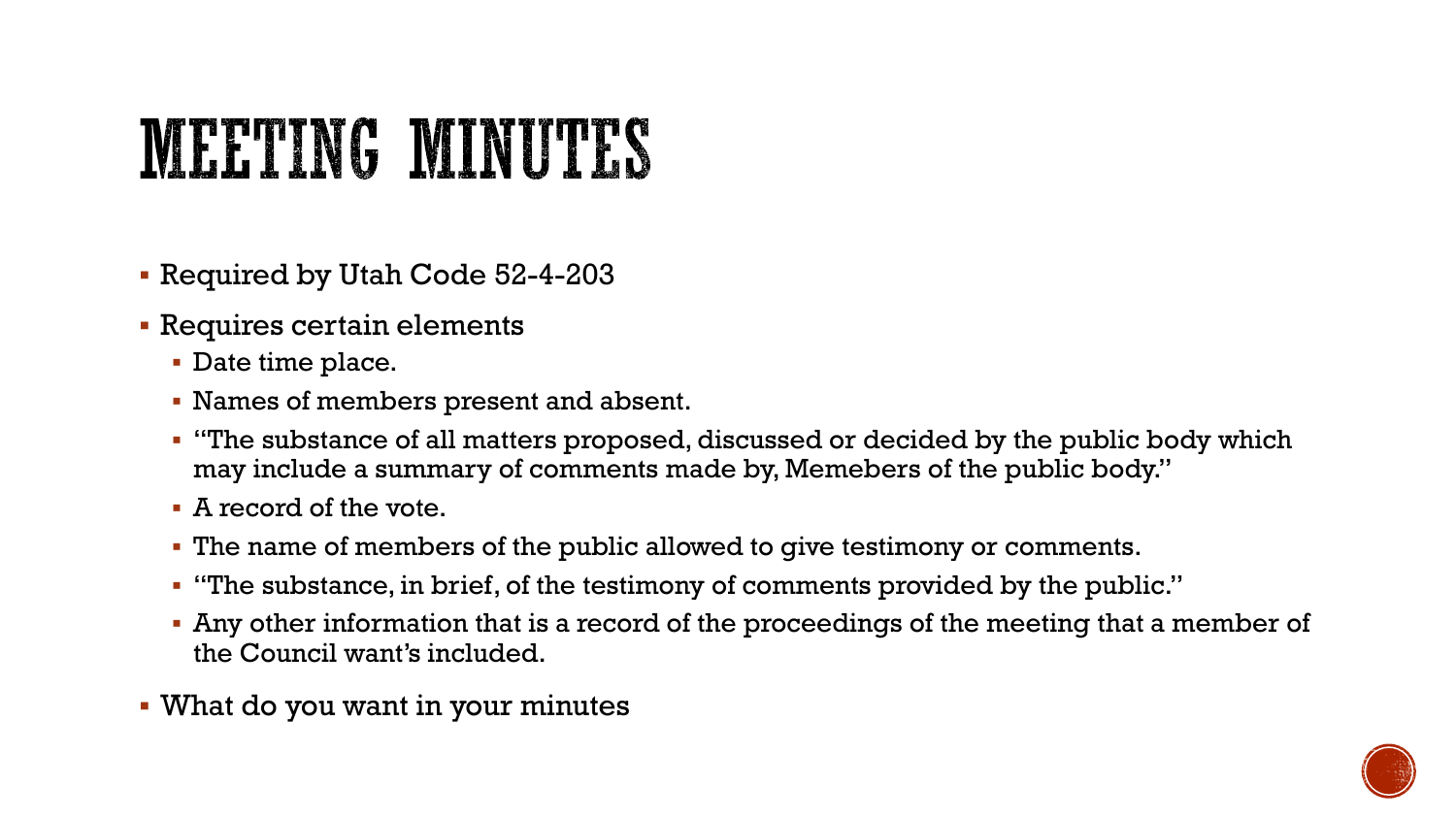### ETHICS

- Municipal Officer's and Employees' Ethics Act Utah Code 10-3-13.
- Code of Ethics for Members of the South Jordan City Council, Boards, Committees and Commissions
- Fraud Risk Assessment and Hotline

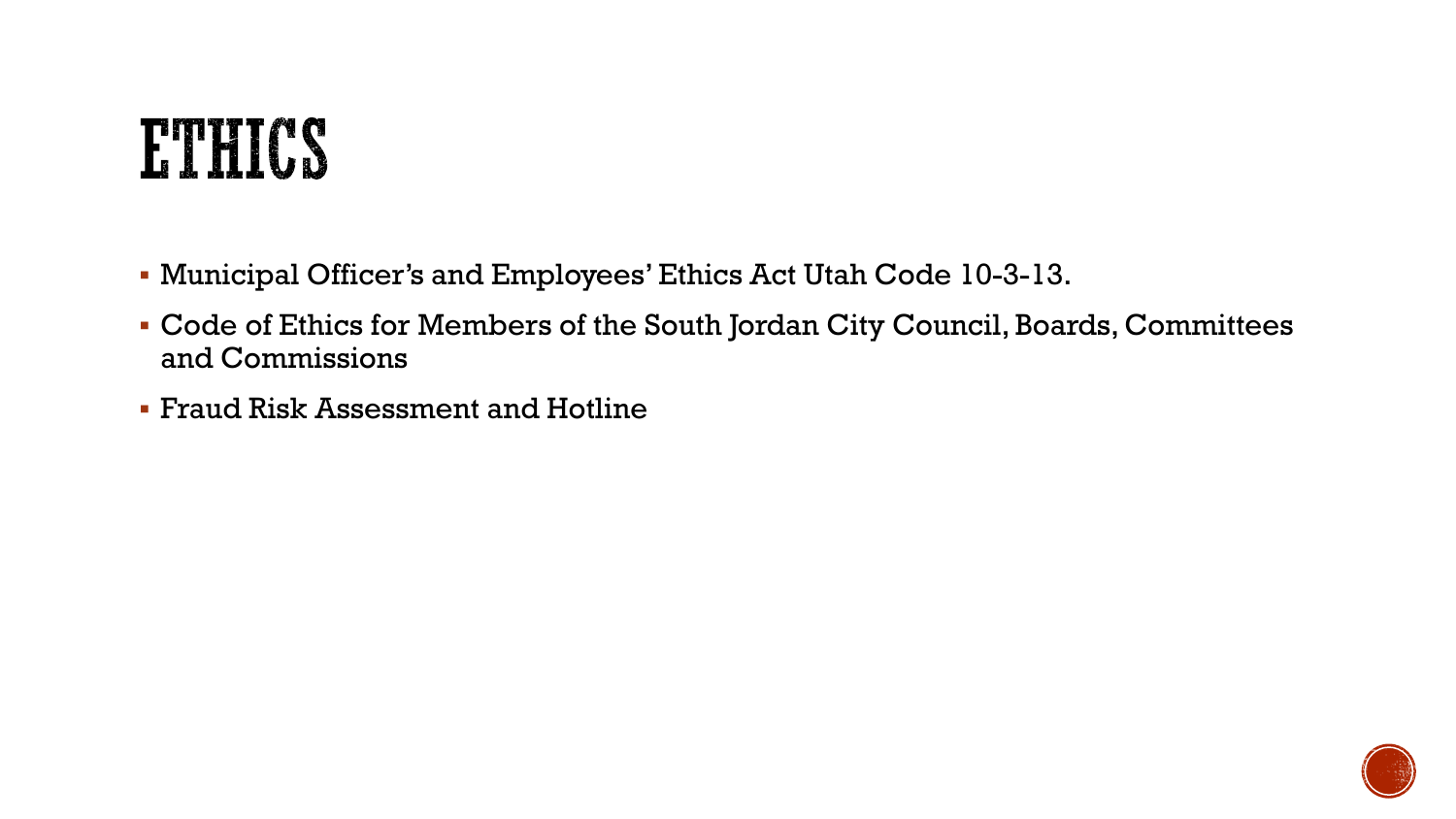### MUNICIPAL OFFICER'S AND EMPLOYEES' ETHICS ACT UTAH CODE 10-3-13.

- Purposes: "to establish standards of conduct for municipal officers and employees and to require these persons to disclose actual or potential conflicts of interests between their public duties and their personal interests."
- **Prohibited:** 
	- Using public office for personal benefit.
	- Inducing officer or employee to violate Ethics Act
- Disclosure required:
	- Compensation for assistance in transaction involving municipality
	- Interest in business entity regulated by municipality
	- Interest in business entity doing business with Municipality
	- **Investment creating conflict of interest with duties**
- Penalties for Violation
	- Dismissal from employment or removal from office
	- Criminal charges
	- Rescission of prohibited transaction (violation for disclosure)
- Municipal Ethics Commission

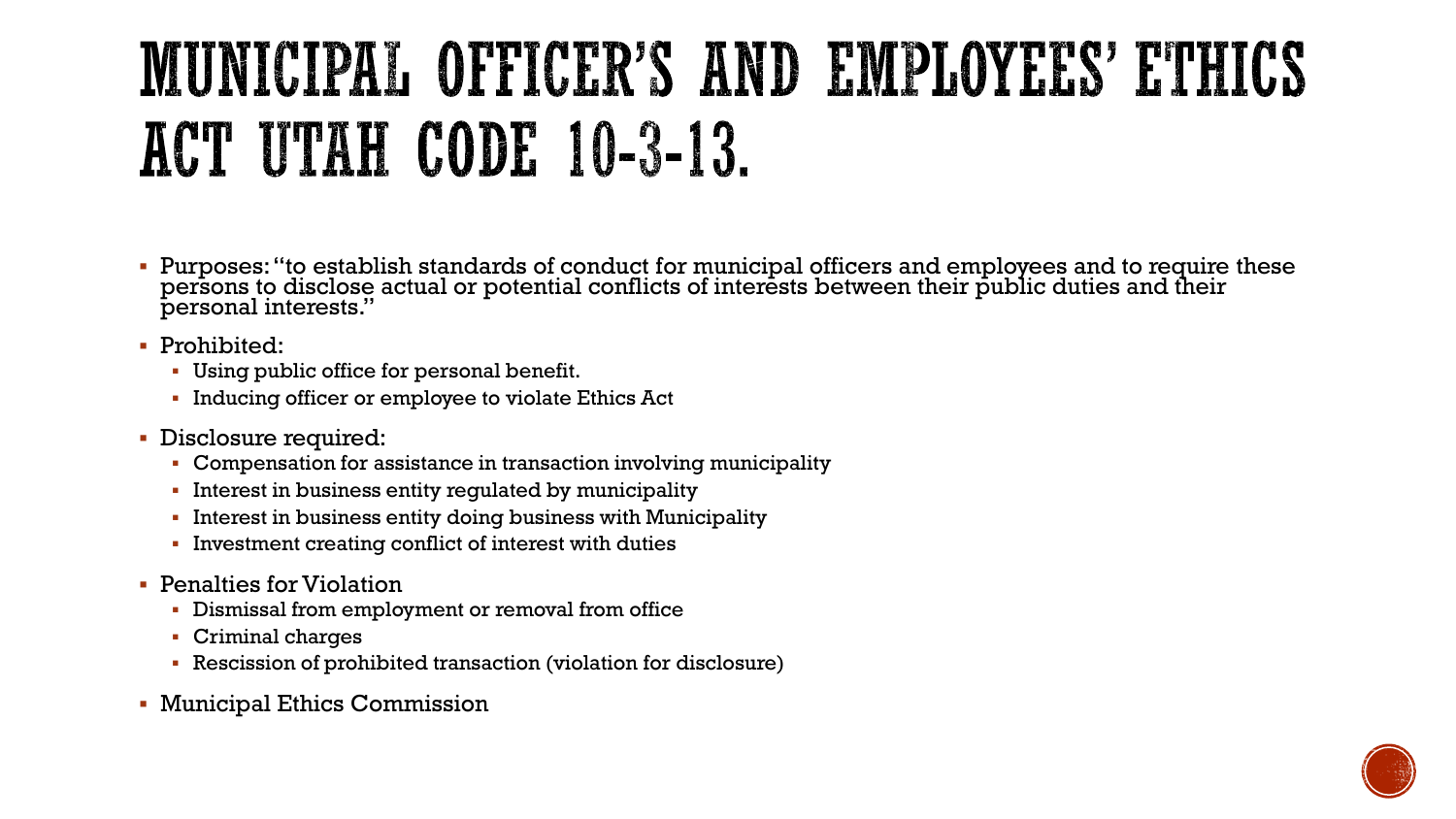### CODE OF ETHICS FOR MEMBERS OF THE SOUTH JORDAN CITY COUNCIL, BOARDS, COMMITTEES AND COMMISSIONS

- Purpose: "The citizens and businesses if South Jordan City are entitled to have fair, ethical and accountable local government, which has earned the public's full confidence and trust."
- Sections:
	- Act in the public interest
	- Comply with the law
	- Conduct of members
	- **Respect the process**
	- Conduct of public meetings

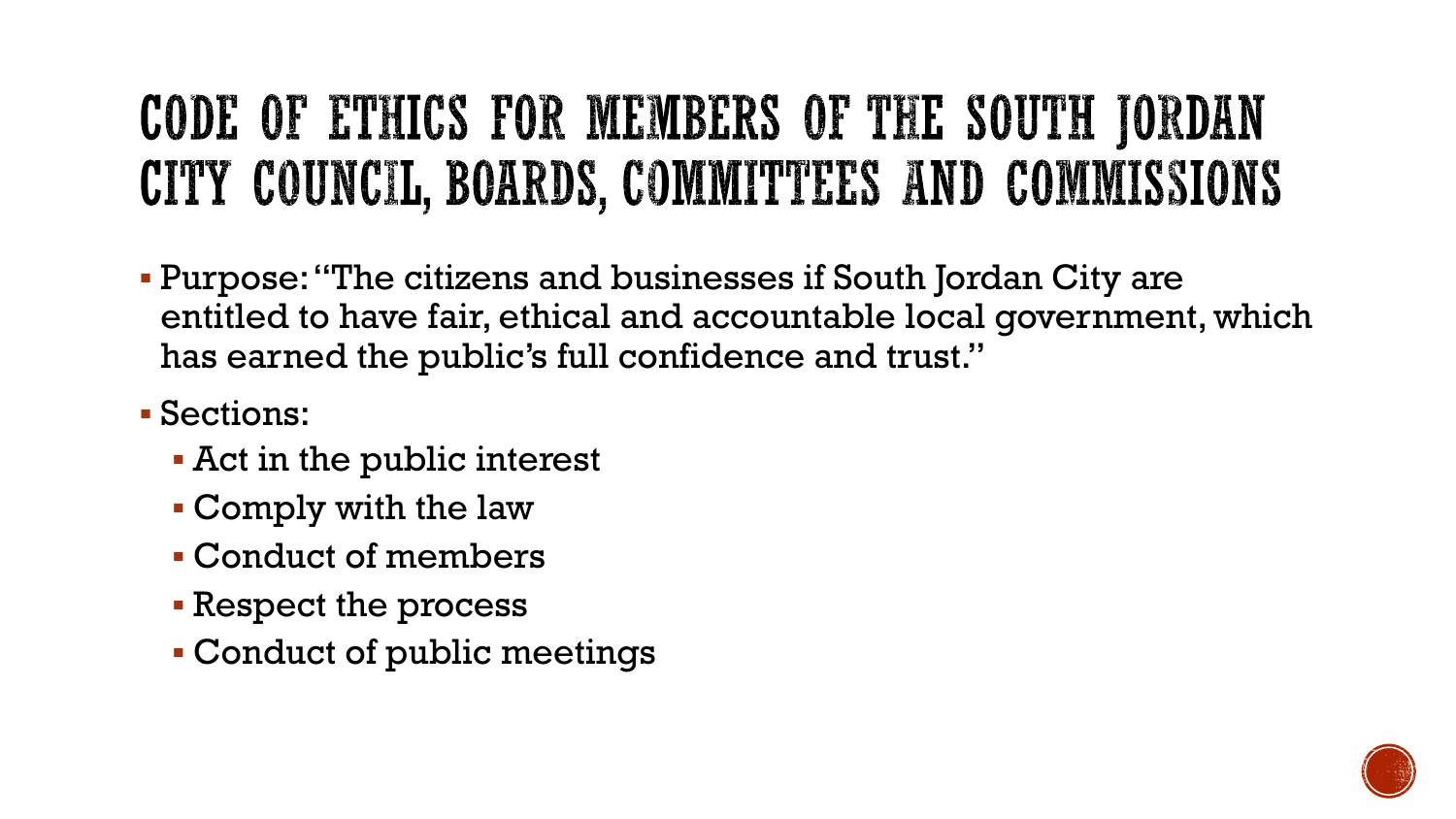### CODE OF ETHICS FOR MEMBERS OF THE SOUTH JORDAN CITY COUNCIL, BOARDS, COMMITTEES AND COMMISSIONS

- Sections Continued:
	- Decisions based on merit
	- Communication
	- Conflicts of interest
	- Gifts and favors
	- Confidential information
	- Use of public resources
	- Representation of private interests
	- **Advocacy**
	- Policy role of memebers

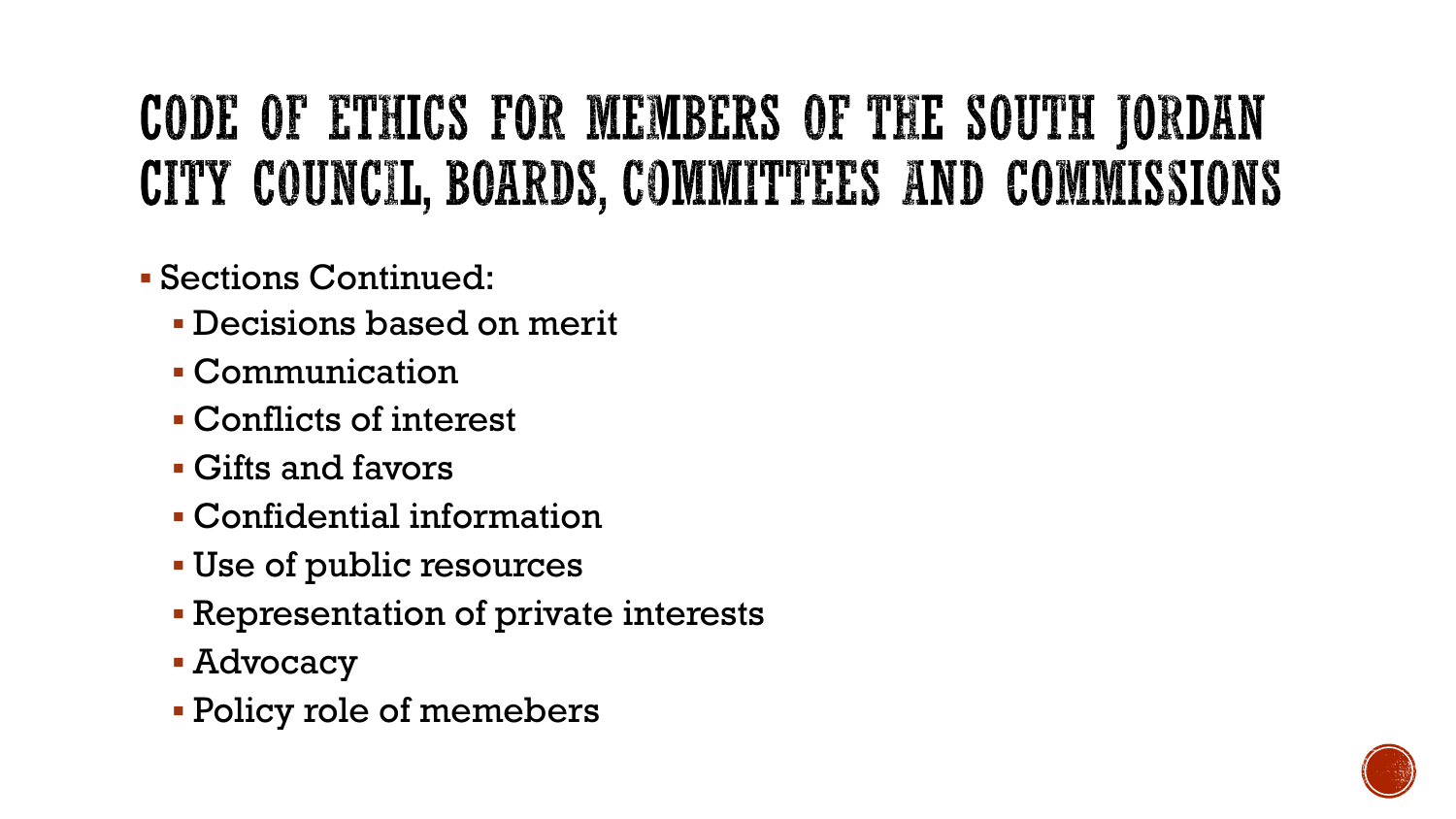### CODE OF ETHICS FOR MEMBERS OF THE SOUTH JORDAN CITY COUNCIL, BOARDS, COMMITTEES AND COMMISSIONS

Sections Continued:

- Independence of boards, committees and commissions
- Positive work place environment